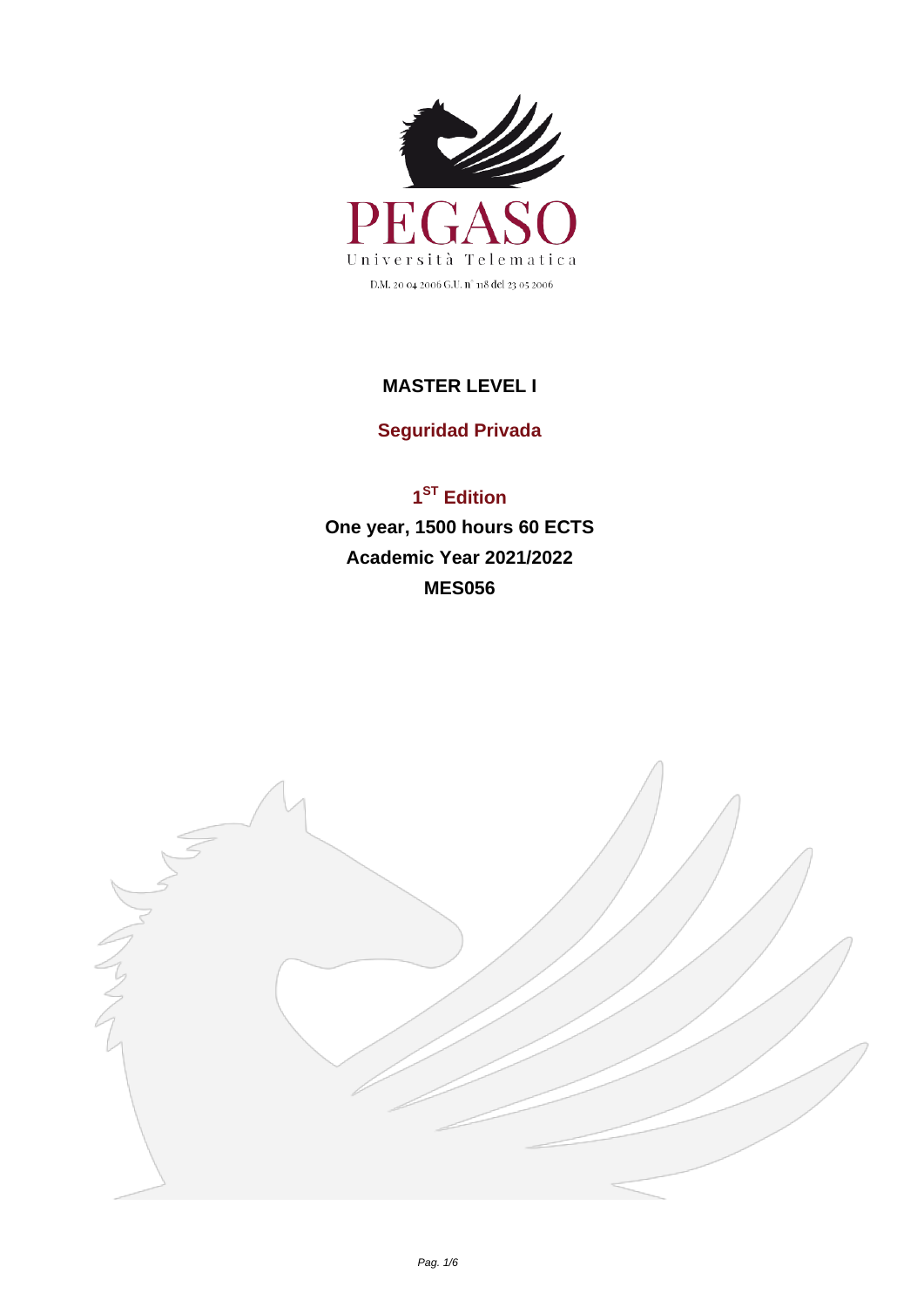

| <b>Title</b>         | Seguridad Privada                                                                                                                                                                                                                                                                 |
|----------------------|-----------------------------------------------------------------------------------------------------------------------------------------------------------------------------------------------------------------------------------------------------------------------------------|
| <b>Edition</b>       | $1ST$ Edition                                                                                                                                                                                                                                                                     |
| <b>Area</b>          | <b>INTERNATIONAL</b>                                                                                                                                                                                                                                                              |
| <b>Category</b>      | <b>MASTER</b>                                                                                                                                                                                                                                                                     |
| <b>Level</b>         | Level I                                                                                                                                                                                                                                                                           |
| <b>Academic Year</b> | 2021/2022                                                                                                                                                                                                                                                                         |
| <b>Duration</b>      | One year, 1500 hours, 60 ECTS                                                                                                                                                                                                                                                     |
| <b>Presentation</b>  | The main objective of the Postgraduate Master Course in Private Security is to<br>train you in the theoretical, practical and methodological aspects, giving you all<br>the necessary tools for you to perform in the workplace as a comprehensive<br>and efficient professional. |
|                      | In addition, our main philosophy is that you achieve excellence in training in the<br>different fields of security at a global level, preparing yourself for it in all the<br>challenges that current professions in this area entail.                                            |
|                      |                                                                                                                                                                                                                                                                                   |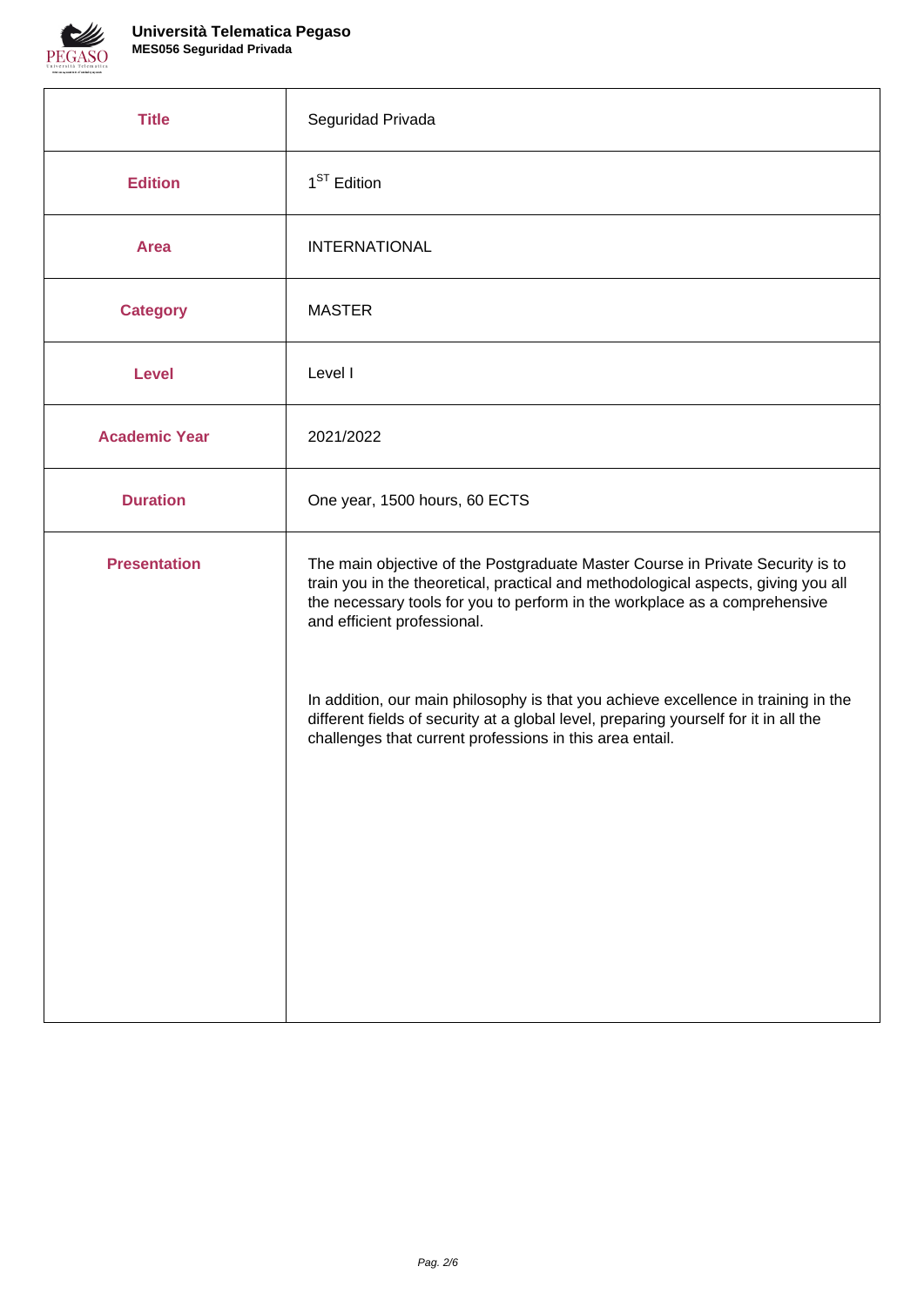

| <b>Objectives</b> | The Postgraduate Master Course in Private Security is aimed mainly at Security<br>Directors, Security Forces and Bodies, Security Experts, Private Security<br>Professionals and all those interested in this area.                                                                                                                                                                                                                                                                                                                                                                                                                                                                                                                                                                                                                                                                                                                                    |
|-------------------|--------------------------------------------------------------------------------------------------------------------------------------------------------------------------------------------------------------------------------------------------------------------------------------------------------------------------------------------------------------------------------------------------------------------------------------------------------------------------------------------------------------------------------------------------------------------------------------------------------------------------------------------------------------------------------------------------------------------------------------------------------------------------------------------------------------------------------------------------------------------------------------------------------------------------------------------------------|
| <b>Tools</b>      | This Postgraduate Master Course will be delivered online through our didactic<br>platform available 24/7.<br>The distance learning system shall provide assisted learning along a<br>predetermined educational path, with access to didactic materials specifically<br>developed, with a wide range of interactive individual and group activities,<br>supervised by tutors and experts in the field, able to interact with students and<br>to answer their enquiries.<br>The study of the didactic materials, both digital (video lessons of the lecturers<br>with graphic animations) and on paper support (lecture notes and/or texts), is<br>conducted according to the time schedules and personal availability of the<br>student.<br>Students may avail of video lessons for the study of theoretical knowledge, of<br>bibliographies and sitographies, in addition to notes and documents necessary<br>for the acquisition of practical skills. |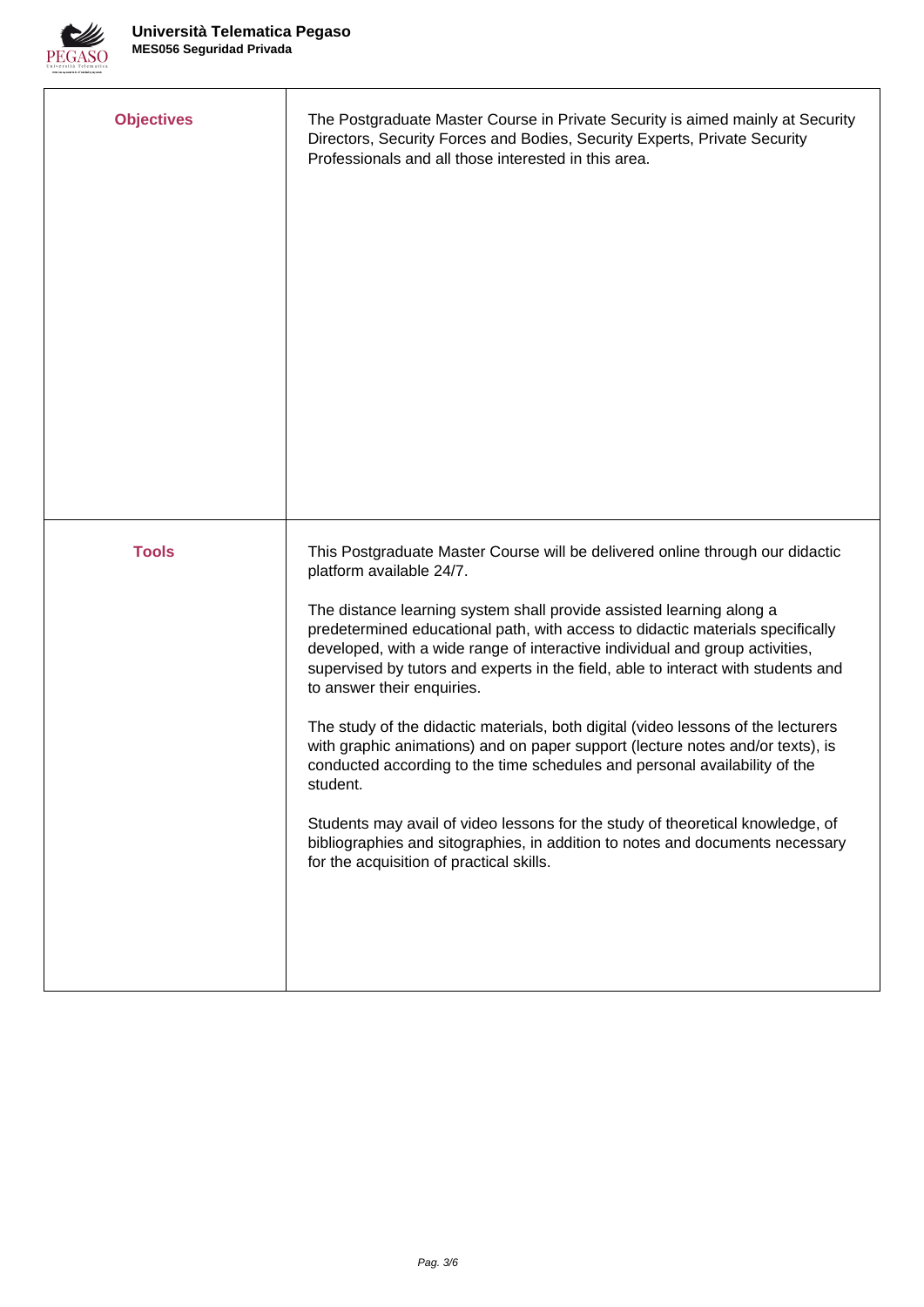

 $\overline{1}$ 

| Contents            |                                                                                                                                    | <b>Topics</b>                                                                                                                                                                                                                                                                                                                                                             | <b>ECTS</b> |  |  |
|---------------------|------------------------------------------------------------------------------------------------------------------------------------|---------------------------------------------------------------------------------------------------------------------------------------------------------------------------------------------------------------------------------------------------------------------------------------------------------------------------------------------------------------------------|-------------|--|--|
|                     | 1                                                                                                                                  | Fundamentos de la Seguridad Privada                                                                                                                                                                                                                                                                                                                                       | 6           |  |  |
|                     | $\overline{2}$                                                                                                                     | Infraestructuras Críticas                                                                                                                                                                                                                                                                                                                                                 | 6           |  |  |
|                     | 3                                                                                                                                  | Gestión de la Seguridad                                                                                                                                                                                                                                                                                                                                                   | 6           |  |  |
|                     | $\overline{4}$                                                                                                                     | Gestión de eventos. Planes de seguridad                                                                                                                                                                                                                                                                                                                                   | 6           |  |  |
|                     | 5                                                                                                                                  | Metodogía de Investigación en Ciencias Sociales                                                                                                                                                                                                                                                                                                                           | 6           |  |  |
|                     | 6                                                                                                                                  | Gestión de un Departamento de Seguridad                                                                                                                                                                                                                                                                                                                                   | 6           |  |  |
|                     | $\overline{7}$                                                                                                                     | Ciberseguridad en el Espacio Empresarial                                                                                                                                                                                                                                                                                                                                  | 6           |  |  |
|                     | 8                                                                                                                                  | Protección Civil y Emergencias                                                                                                                                                                                                                                                                                                                                            | 6           |  |  |
|                     | 9                                                                                                                                  | Recursos Humanos. Recursos Materiales. Contrataciones                                                                                                                                                                                                                                                                                                                     | 6           |  |  |
|                     | 10 <sup>1</sup>                                                                                                                    | Trabajo Final de Master                                                                                                                                                                                                                                                                                                                                                   | 6           |  |  |
|                     |                                                                                                                                    | Total                                                                                                                                                                                                                                                                                                                                                                     | 60          |  |  |
|                     |                                                                                                                                    |                                                                                                                                                                                                                                                                                                                                                                           |             |  |  |
|                     |                                                                                                                                    |                                                                                                                                                                                                                                                                                                                                                                           |             |  |  |
| <b>Activities</b>   |                                                                                                                                    |                                                                                                                                                                                                                                                                                                                                                                           |             |  |  |
| <b>Committments</b> |                                                                                                                                    | Upon enrolment, the student will receive, at the e-mail address provided during<br>the enrolment process, the credentials to access the UniPegaso platform,<br>where they will be able to download the final certificate once the have<br>successfully passed the final examination.<br>Students are expected to:<br>• study the didactic material specifically arranged; |             |  |  |
|                     | • participate in online activities;                                                                                                |                                                                                                                                                                                                                                                                                                                                                                           |             |  |  |
|                     | • successfully meet the required learning outcomes of each module as stated in<br>course outline in order to pass the assignments; |                                                                                                                                                                                                                                                                                                                                                                           |             |  |  |
|                     |                                                                                                                                    | • revise the assignments according to the lecturers' comments in an event of<br>the failure to meet one or more of the learning outcomes for each module;                                                                                                                                                                                                                 |             |  |  |
|                     |                                                                                                                                    | • successfully pass the final dissertation defense real time via digital tools.                                                                                                                                                                                                                                                                                           |             |  |  |
|                     |                                                                                                                                    |                                                                                                                                                                                                                                                                                                                                                                           |             |  |  |
|                     |                                                                                                                                    |                                                                                                                                                                                                                                                                                                                                                                           |             |  |  |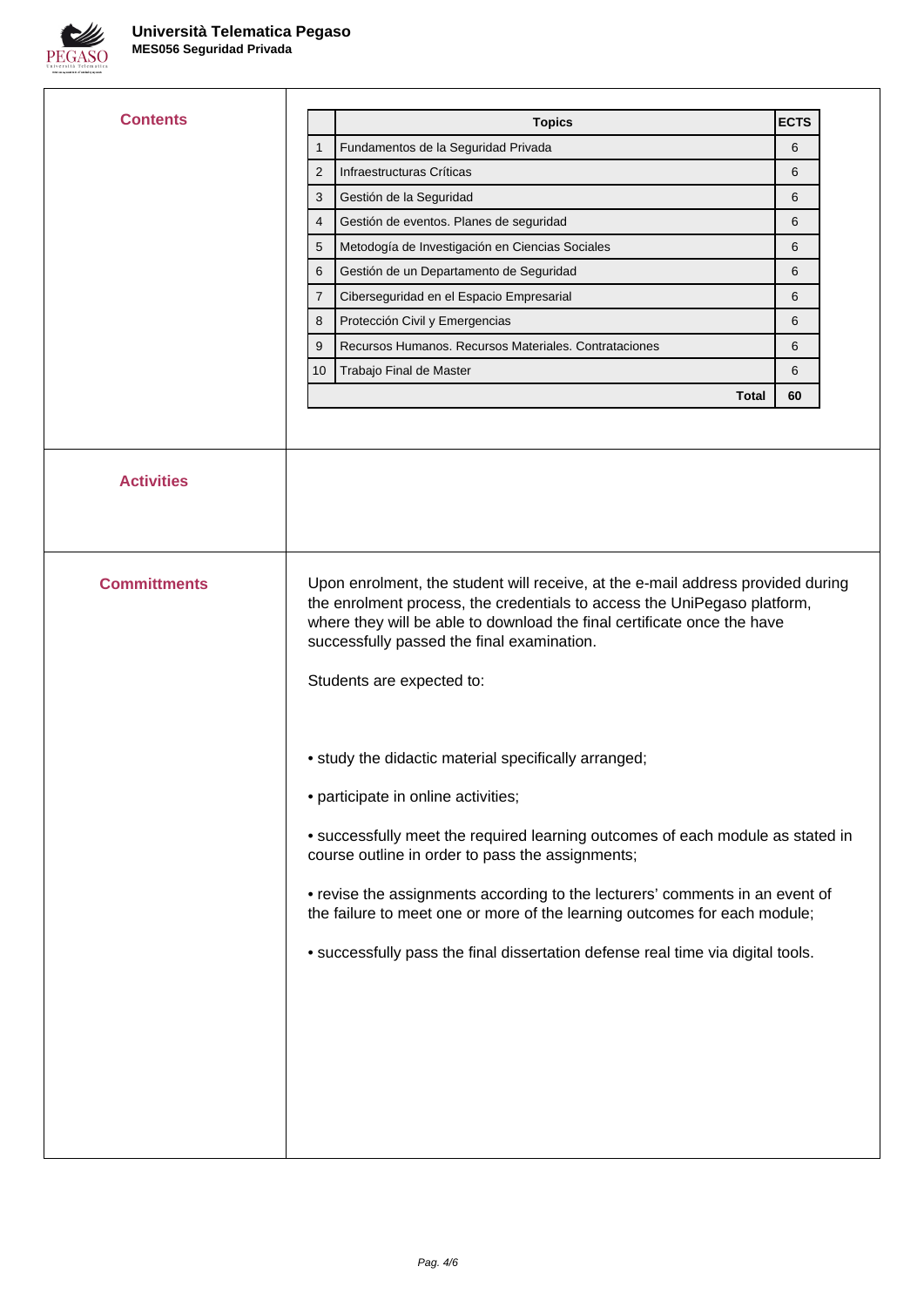

| <b>Access Qualifications</b> | The following access qualifications are required:<br>• Bachelor's Degree qualification (EQF level 6)                                                                                                                                                                                                                                                                                                                                                                                                           |
|------------------------------|----------------------------------------------------------------------------------------------------------------------------------------------------------------------------------------------------------------------------------------------------------------------------------------------------------------------------------------------------------------------------------------------------------------------------------------------------------------------------------------------------------------|
| <b>Access requirements</b>   | Students are expected to:<br>• study the didactic material specifically arranged;<br>• participate in online activities;<br>• successfully meet the required learning outcomes of each module as stated in<br>course outline in order to pass the assignments;<br>• revise the assignments according to the lecturers' comments in an event of<br>the failure to meet one or more of the learning outcomes for each module;<br>• successfully pass the final dissertation defence real time via digital tools. |
| <b>Enrolment terms</b>       | <b>Enrolment always open</b>                                                                                                                                                                                                                                                                                                                                                                                                                                                                                   |
| <b>Terms and Conditions</b>  | The administration department reserves the right to activate the Postgraduate<br>Course: https://docs.unipegaso.it/postlaurea/mancata attivazione.pdf<br>By enrolling in this course, you accept and agree to abide by the following<br>Terms and Conditions of Use:<br>https://docs.unipegaso.it/postlaurea/cond_util_post.pdf                                                                                                                                                                                |
| <b>Enrolment fees</b>        | € 800,00<br>to be paid in a single instalment at the time of registration                                                                                                                                                                                                                                                                                                                                                                                                                                      |
| <b>Payment modalities</b>    | For information about enrolment fees and payment modalities,<br>please contact the following address: <b>administracion@iniseq.es</b>                                                                                                                                                                                                                                                                                                                                                                          |